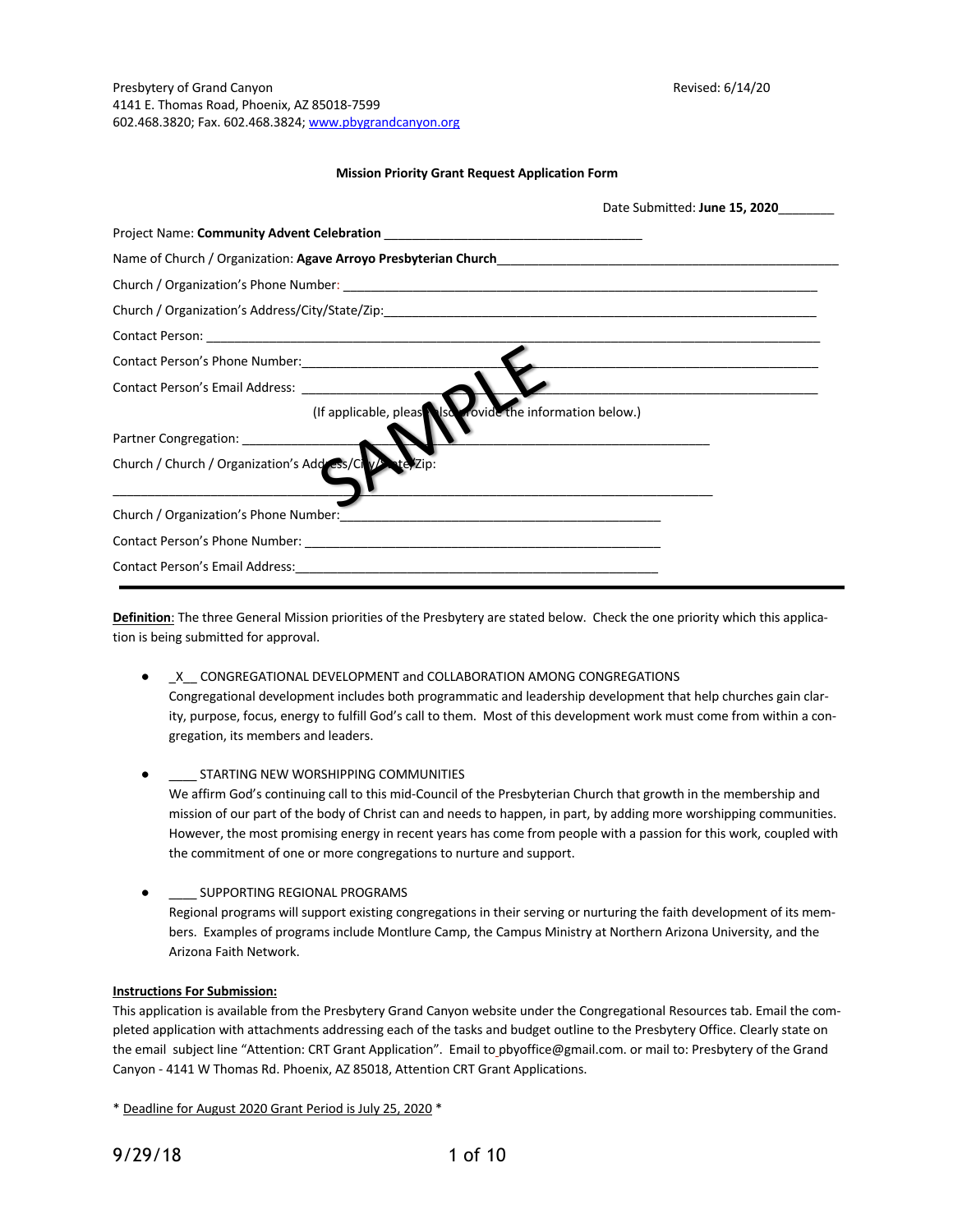**Task 1.**

#### **1. Introduction and Purpose of Funding Request**

- Purpose of funding request-
	- Provide a statement of purpose for the request of mission funding.
	- Include specifics of what the grant will be used for.
	- Describe your ministry in ways that give others a sense of its people, programs and goals for helping others.

#### **2. The Funding Request Includes who, what, when, and where.**

- Answer as many as you can in each category that apply.
- (a) Who Who will be enriched by the grant project?:
	- The target group who will benefit from the project.
	- Those generally expected to execute the project.
	- Their responsibilities.
	- Gift necessary to complete a successful project.
- (b) What Grant specifics:
	- Identify the specific activities anticipated for the project.
	- What primary result is expected at the conclusion of the project?
	- Describe the measures and benchmarks you will use to determine if the primary results are being met.
- (c) When Project timeline:
	- (1) Explain a timeline of completion.
- (d) Where Where the project will take place:
	- Identity the geographical or organizational boundary for the project.
	- Example: congregation or organization, community, Presbytery or beyond.
	- Explain how your mission grant will impact your congregation or organization, community, Presbytery or beyond.

#### **3. Budget**

#### • Budget:

- Develop and attract a detailed budget over the duration of the project.
- Be as comprehensive as possible.
- \*If for an organization, be as detailed as possible on how funding will be utilized.
- Funding request must include the church or organization's recent balance sheet.
	- Budget Instructions:
		- General Budgets / Salary:Include specific funding requests related to personnel.
		- Example: general operating budgets, salaries, honoraria, travel, etc.
		- Programmatic:
		- Example: curriculum expenses/supplies,specific programs (ex : VBS), events, etc.
		- Property:
			- Example: building expenses, property improvements, etc
	- Your Project Budget Must Include:
		- Specified budget in separate spreadsheet or page.
		- Amount you, as the applicant, is contributing.
		- A list of other contributions or grants received List all.
		- The total amount you are requesting.
		- Project budget is required for grant to be considered for review.

#### **Task 2.**

#### **4. Inclusion of Racial/Ethnic Participants**

- Question #1: Inclusion of Racial / Ethnic Participants
	- Does the grant support the needs of racial / ethnic persons? If so, how?
	- Does it encourage multi-ethnic relationships and experiences?

#### **5. Connection to Mission**

• **Question #1: Connection to mission (Address one or more items)**

9/29/18 2 of 10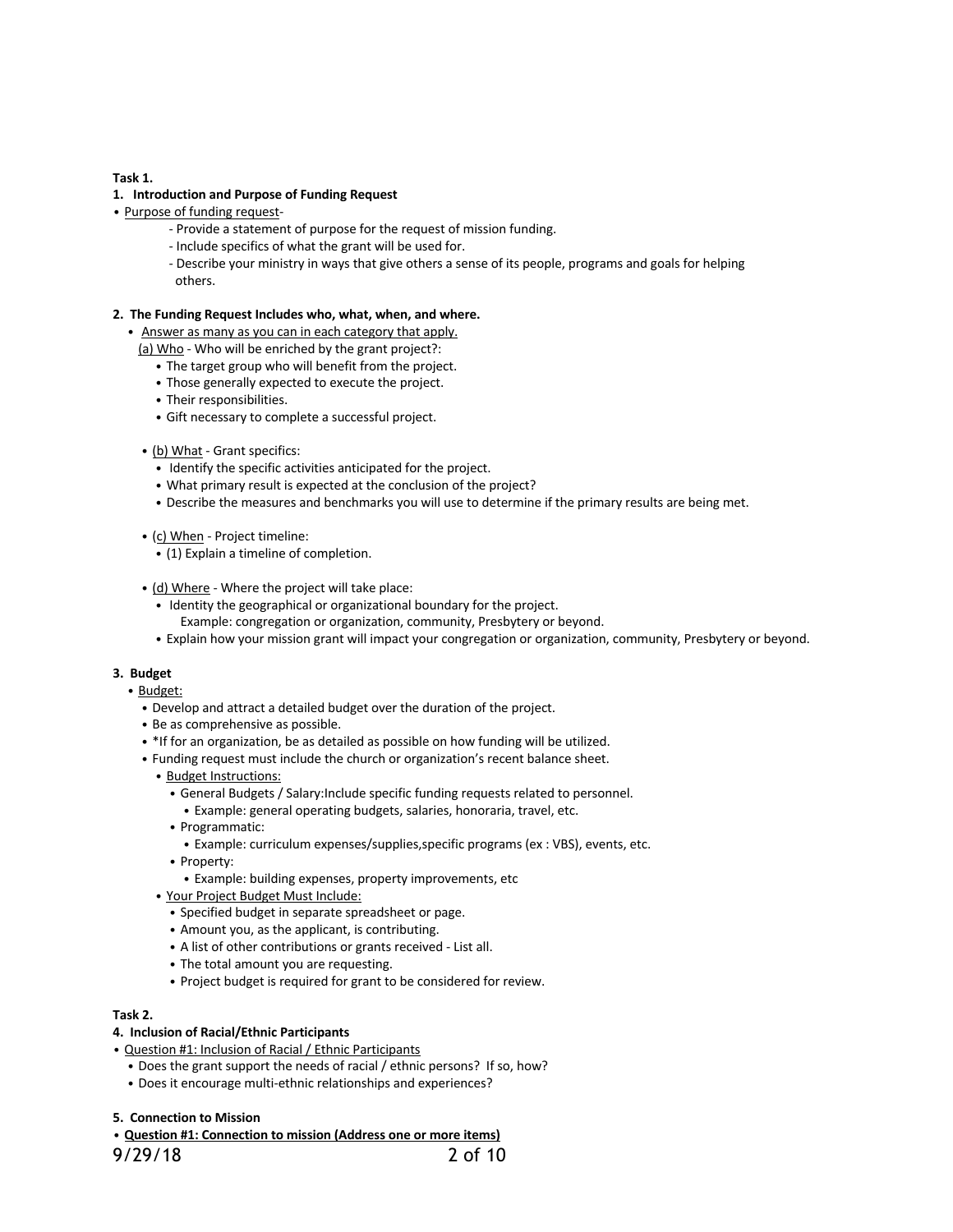- How does your grant connect to your local church mission?
- How does your grant connect to your organization's mission?
- How does your grant connect to the Presbytery's mission?
- How does your grant connect to the General Assembly's mission?
- Does is support the mission of a continuing grant program?

## **6. Congregational Networking**

- Question #3: Congregational Networking
	- Does the grant provide experiences for multiple congregations? If so, how?
	- Does the grant include technology which connects congregations?

## **7. Individuals Impacted**

- Question #4: Individuals Impacted
	- How does the grant impact a large percentage of people in the local congregation?
	- How does the grant impact additional people in the community?
	- How does the grant impact additional people throughout the Presbytery and/or region?

## **Task 3.**

# **8. Plan for Evaluation**

- Question #1: Plan For Evaluation Of Effectiveness Included
	- How will the grant recipients show that the grant was effective?
	- How will CRT know the grant was effective?

## **9. Other Factors Not Addressed By Other Rubric Categories**

# **Task 4.**

- Answer one:
- Would this mission project be able to be completed if not fully funded?

## **Task 5.**

- If it applies (not applicable for organizations):
- Are you up-to-date on your per capita?
- If you answer no, please explain why not.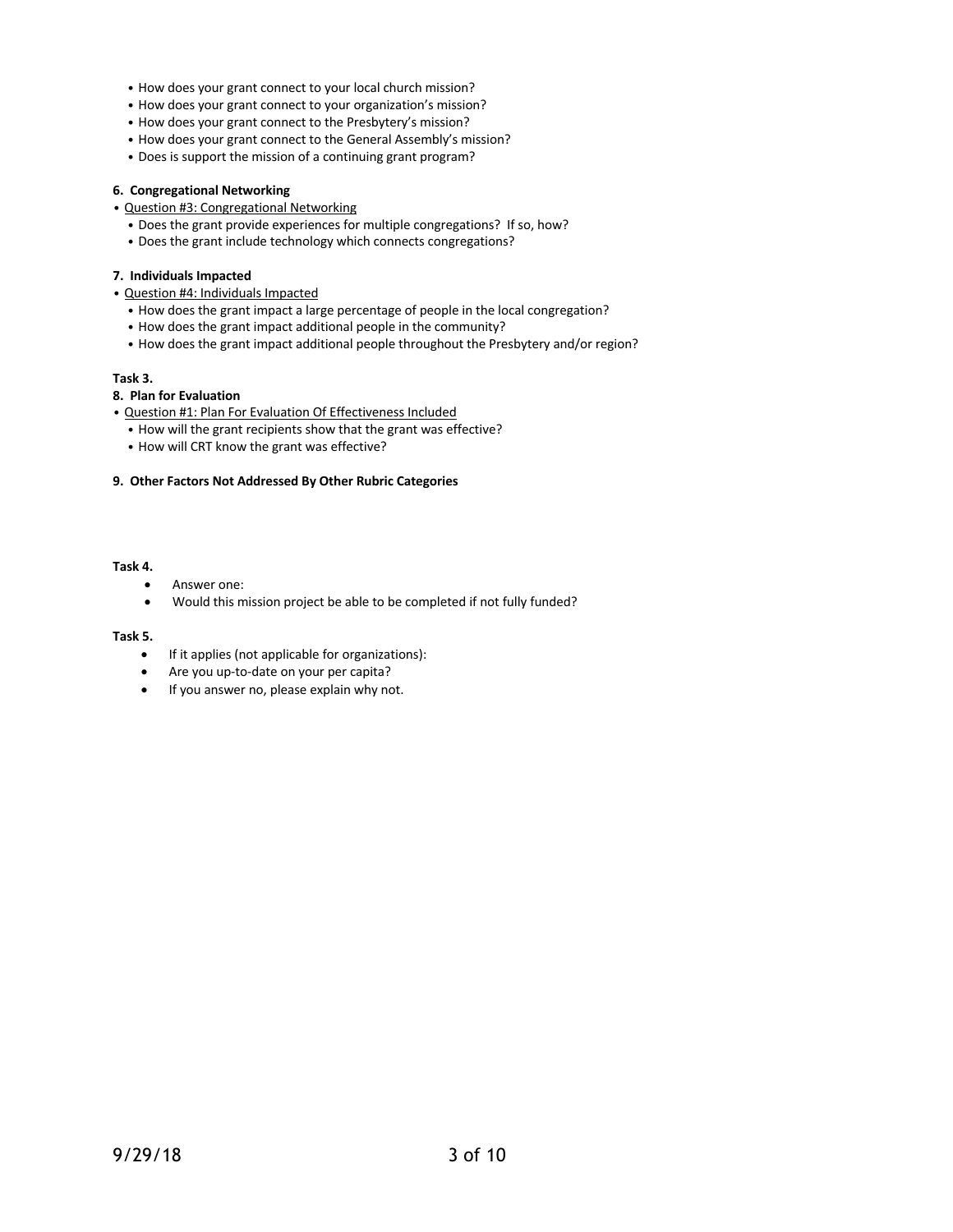## **Approval Process Information**

## **Approval Process:**

The Congregational Resourcing Team will hold a special meeting in January, 2019 to review applications. Applicants can expect to receive a communication from CRT with the determination made after that meeting.

If funded, you will receive determination letter prior to disbursement.

#### **Grant Approval Statement:**

Provide a detailed summary on how the grant money has affected the project you applied for and end result with in 6 months of grant funding. If still continuing project, provide an update at the 6 month mark and at the completion of the project.

Include any receipts and pictures of completed project - if applicable. Future grant funding may be affected if an effectiveness summary is not received within 6 months of funding. Once the project is complete, a final summary and budget is required to be submitted to CRT Send information to pbyoffice@gmail.com - Attention CRT Grants.

A Congregational Resourcing Team member will also be following up with each grant recipient 5-6 months after grant funding to get a report on benchmarks and effectiveness of grant.

Small articles will be featured in EFocus to showcase the different grant recipients and how the grant has impacted the project, etc.

2-3 pictures can be included as well.

Submit information to pbyoffice@gmail.com - Attention CRT Grant Article

Any unused funds are to be returned to the Presbytery.

Thank you,

Congregational Resources Team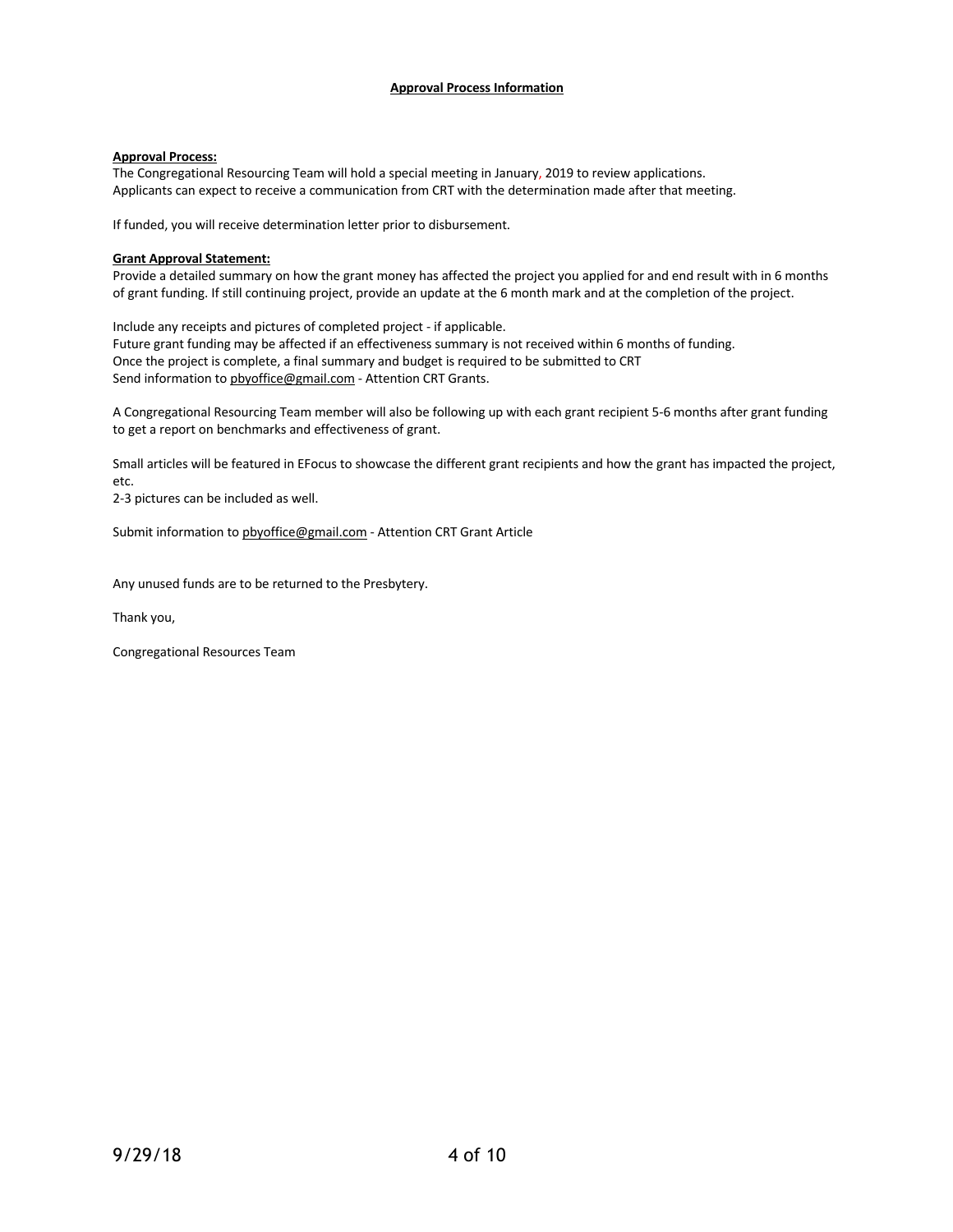# **CONGREGATIONAL RESOURCING TEAM MISSION GRANT JUDGING RUBRIC (Revised 6/15/20)**

**Name of Project Or What Funding Is For: \_\_\_\_\_\_\_\_\_\_\_\_\_\_\_\_\_\_\_\_\_\_\_\_\_\_\_\_\_\_\_\_\_\_\_\_\_\_\_\_\_\_\_\_\_\_\_\_\_\_\_\_\_\_**

**Person(s), Church, or Organization Requesting Mission Grant Funding: \_\_\_\_\_\_\_\_\_\_\_\_\_\_\_\_\_\_\_\_\_\_\_\_\_\_\_\_**

**Amount of Mission Funds Requested: \_\_\_\_\_\_\_\_\_\_\_\_\_\_\_\_\_\_\_\_\_\_\_\_\_\_\_\_\_\_\_\_\_\_\_\_\_\_\_\_\_\_\_\_\_\_\_\_\_\_\_\_\_\_\_\_**

\*\*this scoring document is directly aligned to the grant application categories and their order in the application. Please refer to this as you write your grant request. It is included in this application to help applicants **write a strong grant request.** 

| 1. Introduction and Purpose of Funding Request                                                                    | (5 points)    |
|-------------------------------------------------------------------------------------------------------------------|---------------|
| (a) The purpose introduces the project.                                                                           |               |
| (b) The purpose describes how mission grant funds will be used.                                                   |               |
| (c) The purpose is clear and comprehensive.                                                                       |               |
| 2. The Funding Request Includes who, what, when, and where                                                        | (20 points)   |
| (a) Who will be enriched by the grant?                                                                            |               |
| (b) What are the specific details of the grant project?                                                           |               |
| (c) What is the project timeline?                                                                                 |               |
| (d) Where will the project take place?                                                                            |               |
| 3. Budget                                                                                                         | (20 points)   |
| (a) Funding request must include the project budget.                                                              |               |
| (b) It must include any funding from the church/organization, gifts                                               |               |
| Other grants, or other sources.                                                                                   |               |
| (c) Funding request must include the church or organization's recent                                              |               |
| Balance sheet and project budget for requesting grant funds.                                                      |               |
| 4. Inclusion of Racial/Ethnic Participants                                                                        | (10 points)   |
| (a) Supports needs of racial/ethnic persons.                                                                      |               |
| (b) Encourages multi-ethnic relationships and experiences.                                                        |               |
| 5. Connection to Mission Addresses all applicable areas of mission:                                               | (10 points)   |
| - The more connections, the ability to score more points -                                                        |               |
| (a) Local church mission                                                                                          |               |
| (b) Presbytery mission                                                                                            |               |
| (c) General Assembly mission                                                                                      |               |
| (d) Supports mission of continuing grant programs. (List previous received grants from CRT.)                      |               |
| 6. Congregational Networking Addresses all that are applicable:                                                   | $(10$ points) |
| (a) Provides opportunities for multiple congregation participation.                                               |               |
| (b) Includes technology which connects congregations.                                                             |               |
| 7. Individuals Impacted Addresses all that are applicable:                                                        | $(10$ points) |
| (a) Impacts a large percentage of people in the local congregation.                                               |               |
| (b) Impacts additional people in the local community.                                                             |               |
| (c) Impacts people throughout the presbytery and/or region.                                                       |               |
| 8. Plan for Evaluation of Effectiveness Included                                                                  | $(10$ points) |
| (a) How will the grant recipient show that the project was effective?                                             |               |
| (b) How will Congregational Resourcing Team know that project was effective and grant goals were<br>accomplished? |               |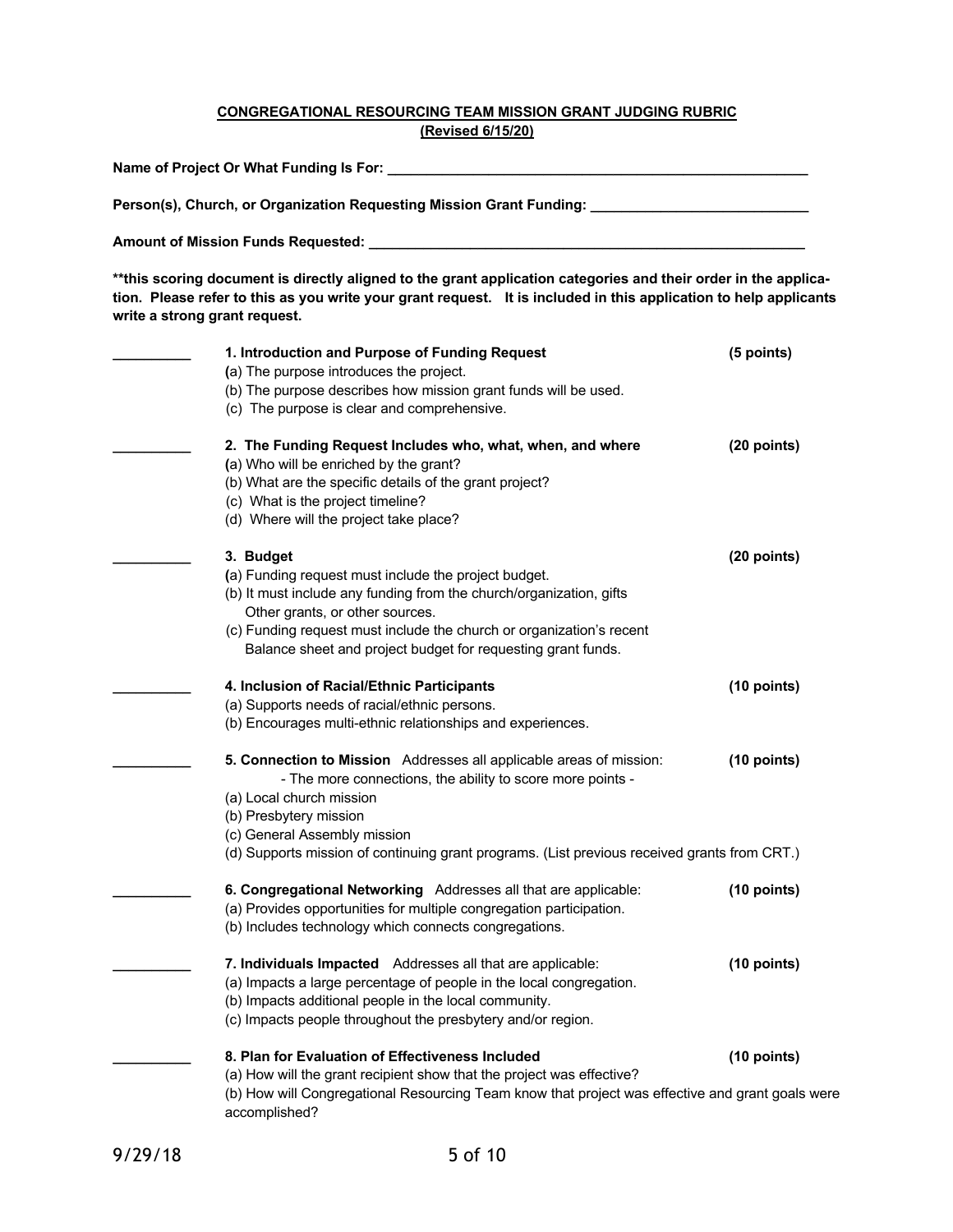| 9. Other Factor(s) Not Addressed by Other Rubric Categories<br>List items you would like to have further considered (briefly): |            | $(5$ points) |
|--------------------------------------------------------------------------------------------------------------------------------|------------|--------------|
| TOTAL POINTS AWARDED                                                                                                           |            |              |
| <b>GRANT APPLICATION APPROVED FOR FULL FUNDING</b>                                                                             | <b>YES</b> | <b>NO</b>    |
| <b>GRANT APPLICATION APPROVED FOR PARTIAL FUNDING</b>                                                                          | <b>YES</b> | <b>NO</b>    |
| If so, what grant funds are awarded?                                                                                           |            |              |
| <b>GRANT APPLICATION NOT APPROVED FOR FUNDING</b>                                                                              | <b>YES</b> | <b>NO</b>    |
| <b>NOTES:</b>                                                                                                                  |            |              |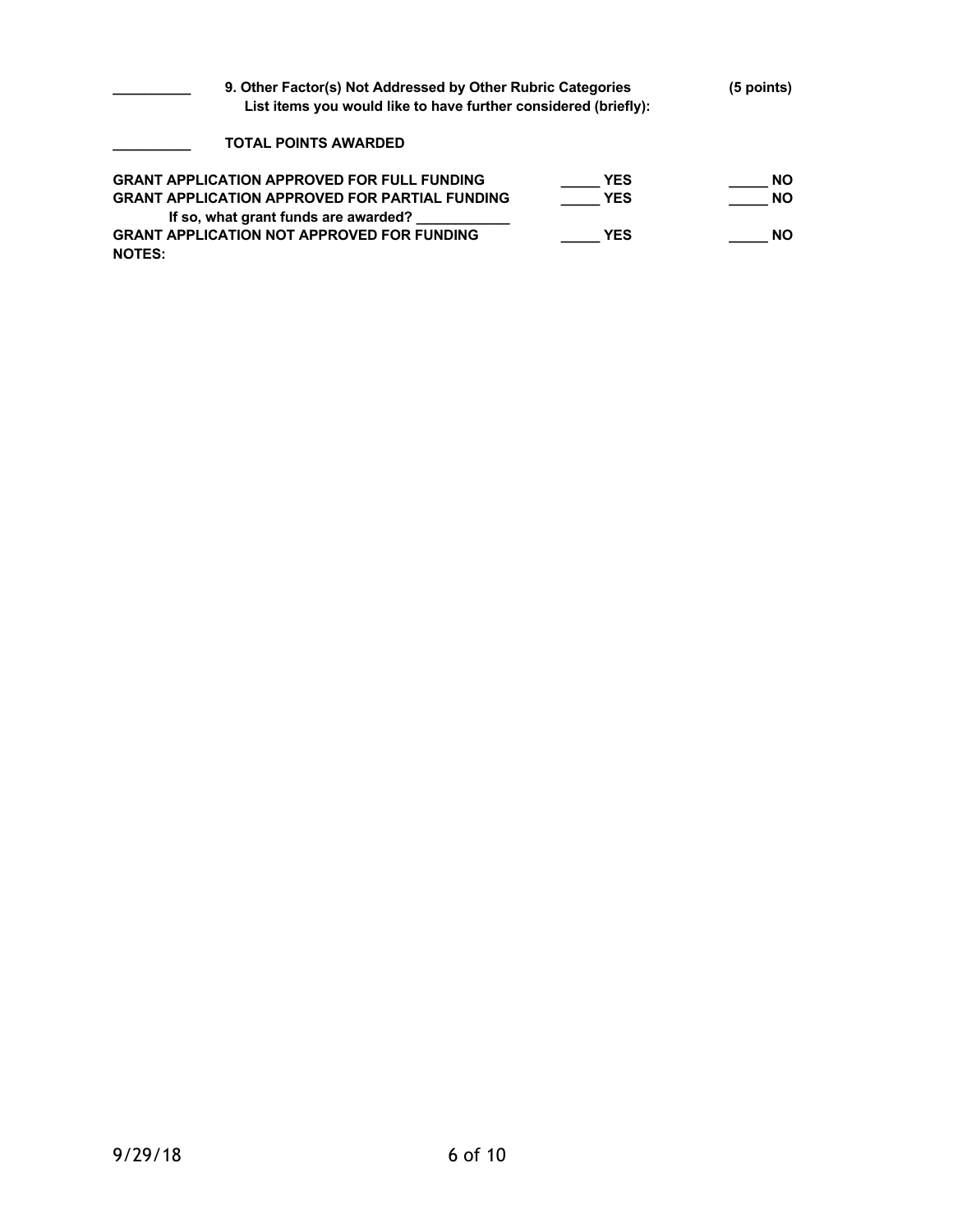## **AGAVE ARROYO COMMUNITY ADVENT CELEBRATION**

**Task 1**

## **1. Introduction and Purpose of Funding Request**

Agave Arroyo Presbyterian Church is dedicated to loving our Lord and one another. Our mission statement is focuses not only on the mission of our church, our presbytery, and our whole denomination, but also strongly serving our community. We are a church which has a diverse ethnic diversity and we are committed to reaching out to the fullness of the diversity in our community. We have a small onsite food and clothing bank primarily for the needs of the less fortunate in our congregation, but would like to reach out to others in need throughout the community, particularly at Christmastime. We will show God's love to our whole community by helping them when they don't have enough food to eat or warm clothes to wear. We will give them a few hours to forget about their difficulties, learn or help remember the story of Jesus, and see that God's people care for them. Our goal is to attract more than 200 people,

We are requesting \$2,000 to help fund four community activities, each on one of the Sundays of Advent from 4:00 to 6:00 PM. Each activity will take place on the church commons and parking lot. There will be a different focus each week centered around the advent themes of peace, hope, joy, and love. Because of Covid-19 concerns, no activities will take place inside church facilities. CDC guidelines for social distancing and personal protection will be followed at all times. Each activity will include a mission fair, activities for children and youth focused on the weekly theme, live or recorded music, a mission fair staffed by a number of self-help groups and community resource people, access to a food and clothing bank, and a low cost meal (or free meal for those who are unable to pay). Grant money will primarily be used to provide food and activity materials for each of the Sunday activities. We estimate the cost of this program will be about \$8,000. Our congregation has raised almost \$6000 through special offerings and donations. We've collected toys, gently used clothing, and food for the project. A number of local organizations and other Presbyterian congregations have also donated items.

## **2. The Funding Request Includes who, what, when, and where**

## Who?

The benefactors of our project will primarily be the homeless and low income people in our community. Many of these people do not have a church home. They need to experience peace, hope, joy, and love—feelings which may be missing in their daily lives. We would also like to open more communication and understanding with unchurched people and members of a number of emigrant faith communities in our area.

Members of AAPC have prepared for over a year for this project. We have committees who have written the themes for each day, prepared and distributed fliers and other advertisement, collected clothing and food, secured activities and musicians, taken food safety training, and signed up the volunteers to work at activity at each event. Volunteers from four other Presbyterian churches have also committed to assisting. In return, we are sharing plans with those churches so they can undertake similar projects in their communities. Our original planning took place before the Covid-19 crisis, so additional work has be done to assure the protection of all participants in the celebration. These precautions will also be shared.

## What?

The Agave Arroyo Community Advent Celebration will occur on each of the 4 Sundays of Advent. Each Sunday activity will have live music, socially responsible children's activities, mission fair, food bank, clothing bank, a meal for \$1 or less, and activities related to the theme. Clergy and counselors will be present to help with people who need guidance or direction to special services. Church story tellers will present the message of God's love and the story of Jesus. Participants will be welcomed into the church family and provided opportuniies to share in the ministry of the congregation. When the time is right, participants will be invited to share in the on-sited activities of the congregation.

To determine the success of the program, activities will be chronicled in videos and still pictures. A sign-in sheet will be available to determine the number of participants who attend the multiple programs, and to help with follow-up referrals to help agencies. A short evaluation form has been created for participants. After the event has concluded, two Zoom evaluation meetings will take place to compile evaluation results, evaluate the effectiveness of the program and to assess what went well, what needs to be improved, and to determine next steps. All of this will be shared with the Congregational Resourcing Team.

When?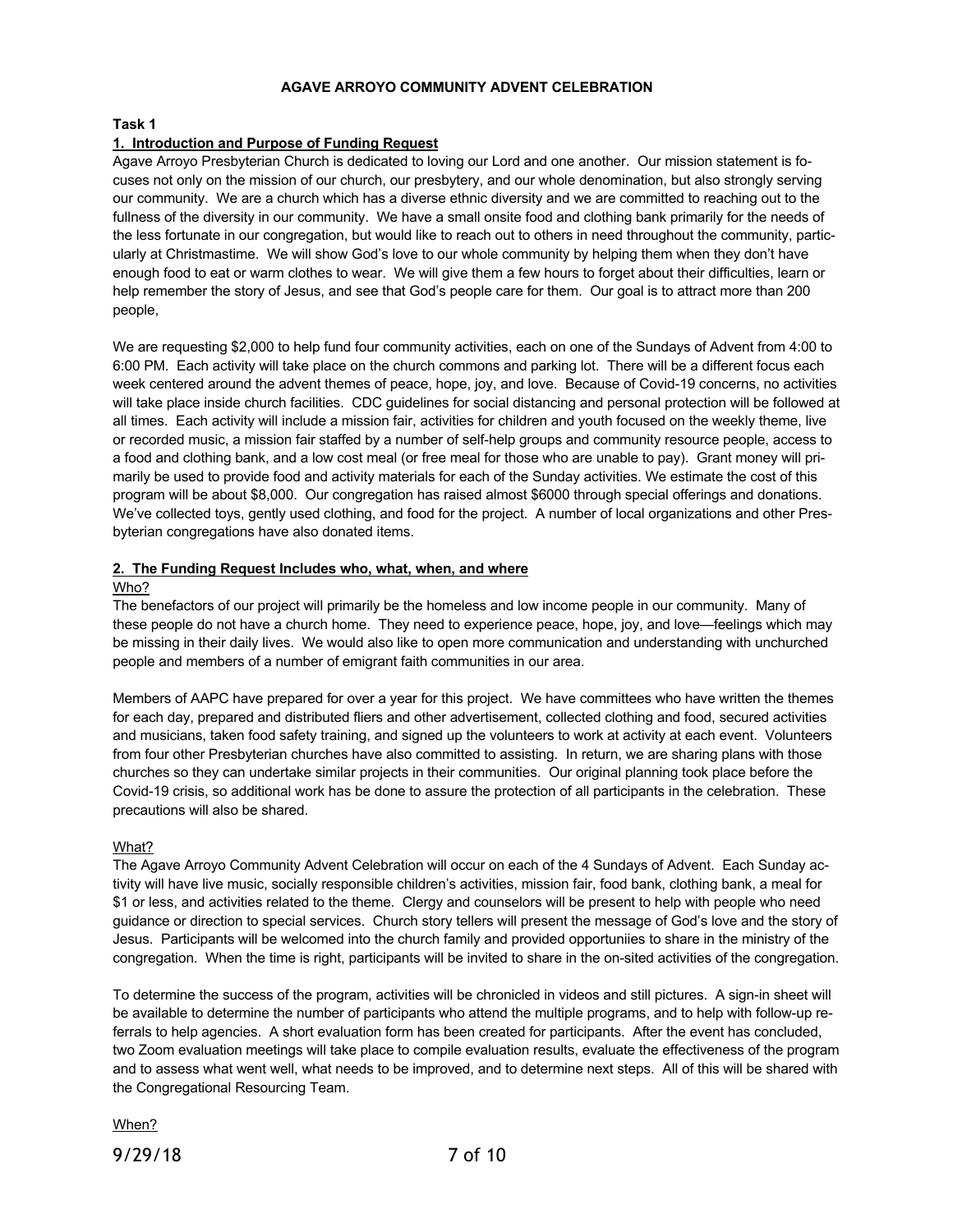After planning for over a year, the Community Advent Celebration will take place on November 29, December 6, 13, and 20, 2020 from 4:00 to 6:00 PM each of those days. Zoom evaluation and follow-up meetings will occur on January 10 and 17,2021. A video program will be prepared for the congregation and presented on Youtube. A socially responsible celebration activity will be planned for a date to be determined later. Partner agencies and churches will be invited to share in the celebration in hopes of expanding the Community Advent Celebration to other communities, agencies and churches.

## Where?

All activities will take place on the campus of Agave Arroyo Presbyterian Church. People living within a 1 mile perimeter is the target population. This area contains approximately 8,000 residents. Realistically, we would like to have 250 to 300 people (both church members and people from the community) at each activity. We will be utilizing CDC guidelines, so our number of participants may be smaller than what we originally expected. We will be counting people at each activity carefully, so that we will have enough food and resources at the next activity.

The potential impact is a positive one. We want people to have fun and interact (responsibly) with the families of our congregation. They will see that AAPC is a caring community who works hard to reach out to the community. This could potentially bring new members into our congregation, but that is not the main goal. Potential new members would have a church home, a church family, and a strong sense of faith, peace, hope, and love. We will share the love of God with God's people, no matter who they are or what their circumstances might be.

# **3. Budget**

Budget A complete budget (including the most recent balance sheet, a complete budget outline, lists of congregational donations, and grants and contributors from other churches and agencies) is attached. The budget listed below is a brief synopsis of expected income and expenses.

| <b>Income</b>   | Donations from community foundation and area businesses<br>(currently, \$2,600 has been received) | \$3,500   |
|-----------------|---------------------------------------------------------------------------------------------------|-----------|
|                 | Income from church concert/ talent show                                                           | \$1,200   |
|                 | Income from AAPC Youth work day and soup supper                                                   | 800<br>\$ |
|                 | <b>AAPC Operational Budget</b>                                                                    | S<br>500  |
|                 | Presbytery of Grand Canyon Mission Grant                                                          | \$2,000   |
|                 | <b>Total Income</b>                                                                               | \$8,000   |
| <b>Expenses</b> | Rental of shelters, equipment for clothing and food bank,                                         |           |
|                 | children's party activities, sound system                                                         | \$4.350   |
|                 | Fliers and Publicity (banners, posters, newspaper ads,                                            |           |
|                 | postage, special paper, community calendar, facebook)                                             | \$<br>450 |
|                 | Food (meat, buns, soda, water, chips, condiments, fruit and                                       |           |
|                 | vegetables, ice, paper products)                                                                  | \$2,500   |
|                 | Personal protection equipment and supplies                                                        | 200<br>S. |
|                 | Programming, art, craft, and activity supplies                                                    | 500<br>S. |
|                 | <b>Total Expenses</b>                                                                             | \$8,000   |

# **Task 2**

## **4. Inclusion of Racial/Ethnic Participants**

Question 1

Over 50% of the people in our community fall under the category of racial/ethnic persons. Many of these are these are emigrants from a number of non-Christian faith groups. These groups tend to live in isolation. By sponsoring a community-based celebration, AAPC will help to build understanding between all the people in the community. We will see and understand that there are many more things that unite us than things that divide us.

## **5. Connection to Mission**

## Question 2

AAPC's mission is dedicated to loving our Lord and one another. Our mission statement focuses on strongly serving our community. We are committed to reaching out to our whole community, whether they are church members or not. Sometimes it's hard to hear of God's love when you are hungry, homeless, or don't have warm clothes when it is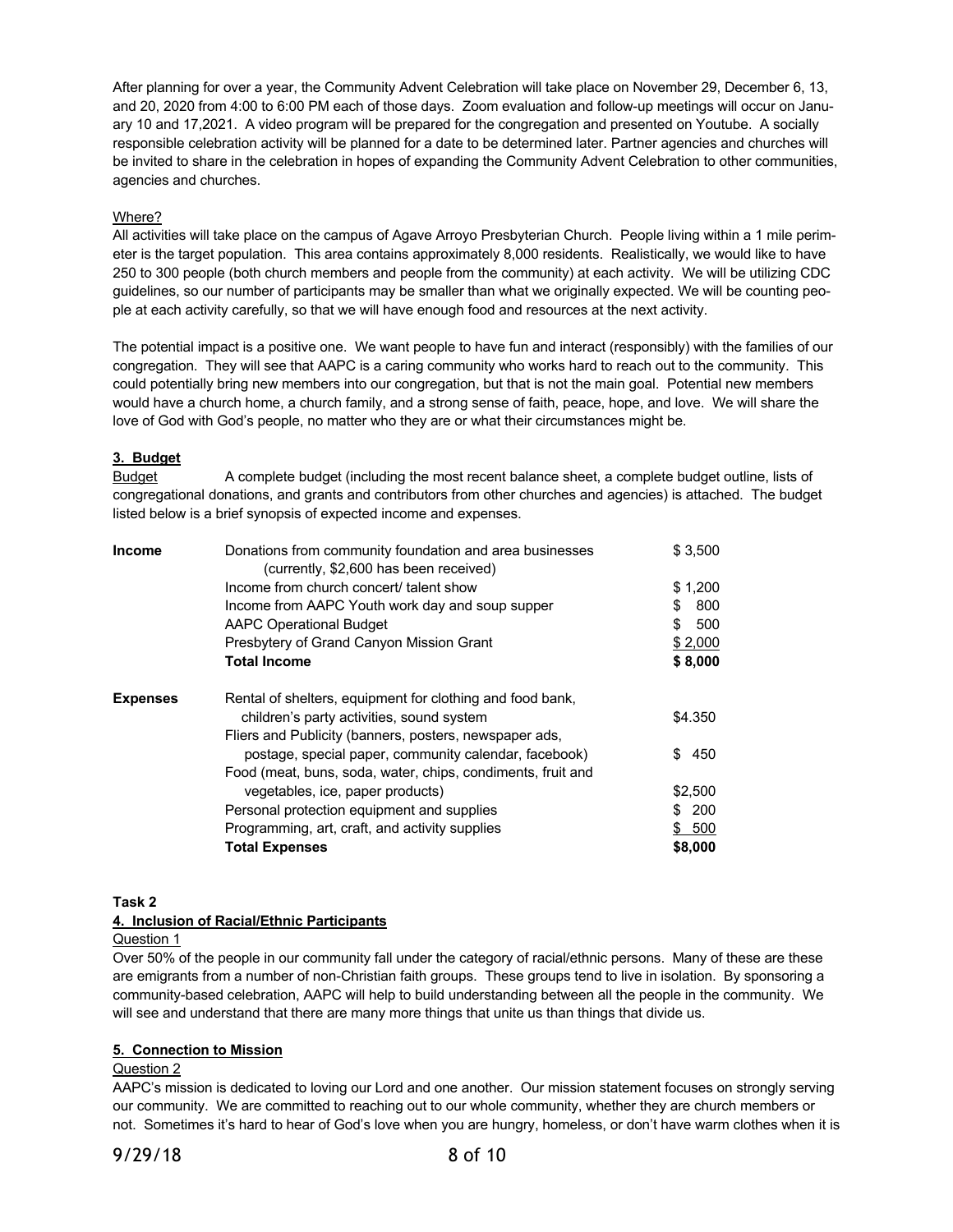cold. We will show God's love to our whole community by helping them when they don't have enough food to eat, warm clothes to wear, or know where to go when they need help.

This project supports the Presbytery of Grand Canyon's mission "to celebrate and proclaim the Gospel of Jesus Christ by…engaging in ministry and mission with other congregations…and being a connectional, communicative link in the Presbyterian Church (U.S.A.)."

The Community Advent Celebration supports the PC (USA)'s mission as articulated by the Presbyterian Mission Agency by 'joyfully partnering with groups to nurture and support Christ's disciples wherever the Holy Spirit leads us." Each person touched by our project, whether Christian or not, will see God's love in the eyes, hearts, and hands of each AAPC member who reaches out to them in our celebration.

This is a new project, not a continuing grant program. We are hopeful that the support given to us by a mission grant will help equip us with the skills and resources to continue and amplify our own community outreach and to help plant the seeds of community outreach programs to other churches in our presbytery and beyond.

# **6. Congregational Networking**

## Question 3

Four other churches in the presbytery are currently helping us raise funds, develop activities, and collect items for our food and clothing banks. A number of people from these congregations will assist AAPC each week of the celebration (a different church on each week). In return we will create a resource packet to assist the churches as they plan their activities. Members of AAPC will help resource their activities. The AAPC Mission Committee is also preparing a video, information boards, and a curriculum guide that will be part of the next Presbytery Mission Fair. This should help equip all the churches of our presbytery with the resources they might need as they develop their own outreach activities. We plan to contact the synod to be included in their publicity publications and to provide resources to other congregations throughout the region. We also invite members of the Congregational Resourcing Team to join us in our celebrations to see for themselves what we are doing.

## **7. Individuals Impacted**

## Question 4

Over 80 members of Agave Arroyo Presbyterian Church (30% of our membership) have been active planners and have committed to being present during the four celebration activities. An additional 25 people from our congregation and others from the partner congregations will help with the activities. The contacts we've made with local help groups, faith communities, and other advertising have helped us determine that about 200+ people will attend the celebrations. The contacts we plan to make with the presbytery and the synod will also help impact others as they reach out to their communities and/or served by local congregations.

Many churches have sponsored outreach activities, but few have been as comprehensive as this one. The creation of a video, curriculum, and other resource materials will be disseminated to the presbytery, synod, and be available to any church or organization by postings on our church's website. This also emphasizes our outreach. Technology, particularly social networking is getting the word out and will help others reach out to their communities.

## **Task 3**

## **8. Plan for Evaluation of Effectiveness**

## Question 1

Participants from the community will complete evaluations which will be compiled by the Advent Community Celebration planning committee. A video presentation of the 4 days of the celebration will also be produced. A curriculum guide and resource packet will be created for dissemination to other groups. These will be shared with the CRT. Two evaluation meetings focusing on the effectiveness of the activity and next steps based on evaluations by church members and community participants will take place in January. A report from these two meetings will also be given to the CRT.

# **9. Other Factors Not Addressed by Other rubric Categories**

We have tried to address all questions on the application as completely as possible. We've also closely looked at the judging rubric in order to score as highly as possible. We really believe in our project and know that receiving a mission grant will make it a reality to its fullest potential. We do not want accolades for what we have done as much as